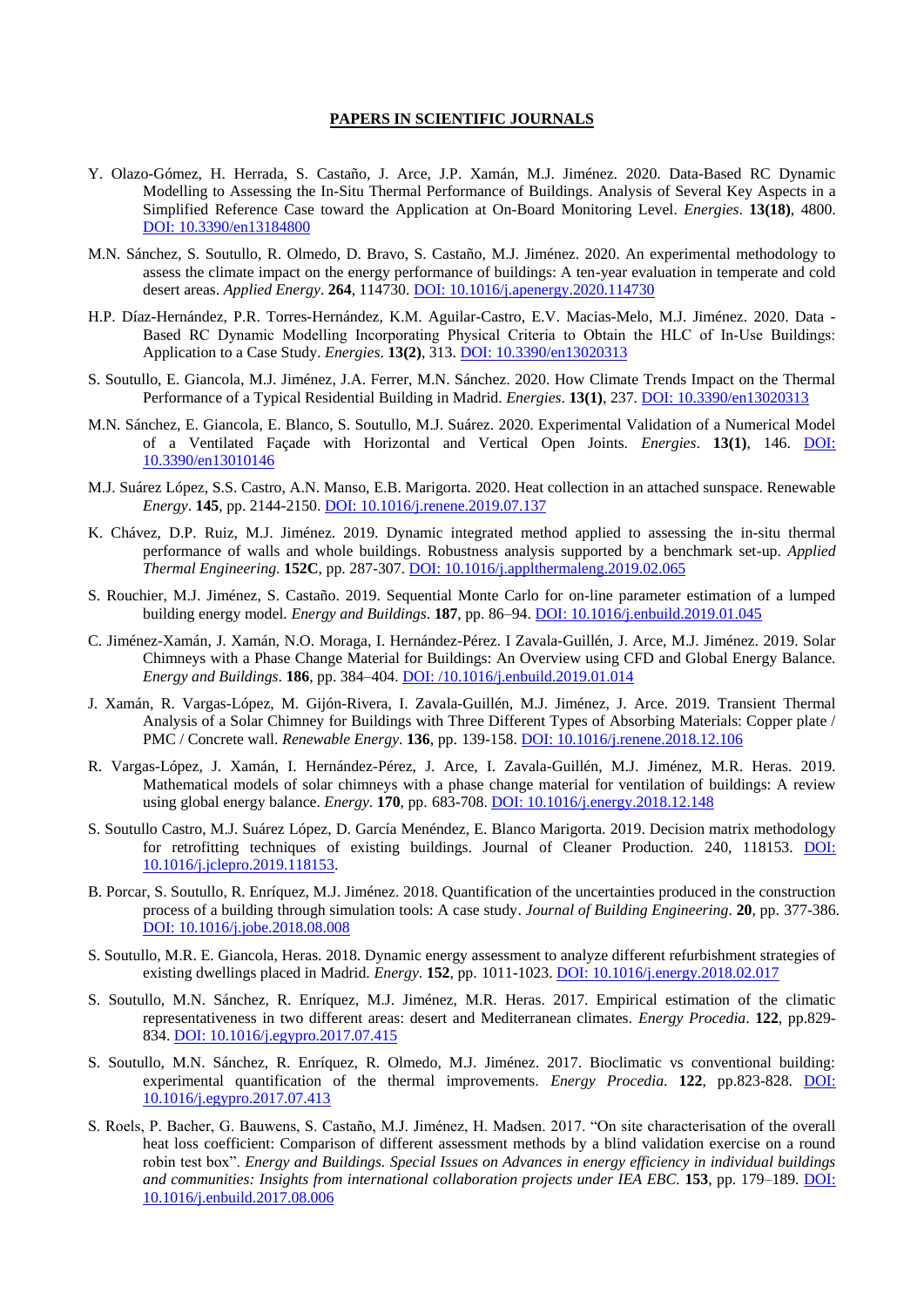- J.A. Díaz, M.J. Jiménez. 2017. Experimental assessment of room occupancy patterns in an office building. Comparison of different approaches based on CO<sup>2</sup> concentrations and computer power consumption. *Applied Energy*. **199**, pp. 121–141. [DOI: 10.1016/j.apenergy.2017.04.082](http://dx.doi.org/10.1016/j.apenergy.2017.04.082)
- M.N. Sánchez, E. Giancola, M.J. Suárez, E. Blanco, M.R. Heras. 2017. Experimental evaluation of the airflow behaviour in horizontal and vertical Open Joint Ventilated Facades using Stereo-PIV. *Renewable Energy*, **109**, pp. 613-623[. DOI: 10.1016/j.renene.2017.03.082](https://doi.org/10.1016/j.renene.2017.03.082)
- R. Enríquez, M.J. Jiménez, M.R. Heras. 2017. Towards non-intrusive thermal load Monitoring of buildings: BES calibration. *Applied Energy*. **191**, pp. 44–54. [DOI: 10.1016/j.apenergy.2017.01.050](http://dx.doi.org/10.1016/j.apenergy.2017.01.050)
- R. Enríquez, M.J. Jiménez, M.R. Heras. Solar forecasting requirements for buildings MPC. 2016. *Energy Procedia*. **91C**, pp. 1024-1032[. DOI: 10.1016/j.egypro.2016.06.271](http://dx.doi.org/10.1016/j.egypro.2016.06.271)
- S. Soutullo, M.N. Sánchez, R. Enríquez, R. Olmedo, M.J. Jiménez, M.R. Heras. 2016. Comparative thermal study between conventional and bioclimatic office buildings. *Building and Environment*. **105**, pp. 95-103. [DOI:](http://dx.doi.org/10.1016/j.buildenv.2016.05.017)  [10.1016/j.buildenv.2016.05.017](http://dx.doi.org/10.1016/j.buildenv.2016.05.017)
- S. Soutullo, L.A. Bujedo, J. Samaniego, D. Borge, J.A. Ferrer, R. Carazo, M.R. Heras. 2016. Energy performance assessment of a polygeneration plant in different weather conditions through simulation tools. *Energy and Buildings*. **124**, pp. 7-18. [DOI: 10.1016/j.enbuild.2016.04.031](https://doi.org/10.1016/j.enbuild.2016.04.031)
- M.J. Jiménez, J.J. Bloem. 2015. "Energy performance assessment of buildings and building components. Guidelines for data analysis from dynamic experimental campaigns part 1: physical aspects". *Energy Procedia*. **78**, pp. 3306- 3311. [DOI: 10.1016/j.egypro.2015.11.741](http://dx.doi.org/10.1016/j.egypro.2015.11.741)
- S. Roels, P. Bacher, G. Bauwens, H. Madsen, M.J. Jiménez. 2015. "Characterising the actual thermal performance of buildings: current results of common exercises performed in the framework of the IEA EBC Annex 58-project". *Energy Procedia*. **78**, pp. 3282-3287. DOI: [10.1016/j.egypro.2015.11.726](http://dx.doi.org/10.1016/j.egypro.2015.11.726)
- K. Chávez, L. de la Torre, S. Castaño, R. Enríquez, M.J. Jiménez. 2015. "Experimental energy performance assessment of a simplified building: study of robustness of different analysis approaches under different test conditions". *Energy Procedia*. **78**, pp. 2328-2333. [DOI: 10.1016/j.egypro.2015.11.390](http://dx.doi.org/10.1016/j.egypro.2015.11.390)
- S. Soutullo, R. Enríquez, M.J. Jiménez, M.R. Heras. 2014. "Thermal comfort evaluation in a mechanically ventilated office building located in a continental climate". 2014. *Energy and Buildings*. **81**, pp. 424-429. [DOI:](http://dx.doi.org/10.1016/j.enbuild.2014.06.049) [10.1016/j.enbuild.2014.06.049](http://dx.doi.org/10.1016/j.enbuild.2014.06.049)
- L. Castillo, R. Enríquez, M.J. Jiménez, M.R. Heras. 2014. "Dynamic integrated method based on regression and averages, applied to estimate the thermal parameters of a room in an occupied office building in Madrid". *Energy and Buildings*. **81**, pp. 337-362. [DOI: 10.1016/j.enbuild.2014.06.039](http://dx.doi.org/10.1016/j.enbuild.2014.06.039)
- Philip Delff Andersen, María José Jiménez, Henrik Madsen, Carsten Rode. 2014. "Characterization of heat dynamics of an arctic low-energy house with floor heating". *Building Simulation*. **7**, pp. 595–614. [DOI: 10.1007/s12273-](http://dx.doi.org/10.1007/s12273-014-0185-4) [014-0185-4](http://dx.doi.org/10.1007/s12273-014-0185-4)
- E. Giancola, S. Soutullo, R. Olmedo, M.R. Heras. 2014. "Evaluating rehabilitation of the social housing envelope: experimental assessment of thermal indoor improvements during actual operating conditions in dry hot climate, a case study". *Energy and buildings*. **75**, pp. 264–271. [DOI: 10.1016/j.enbuild.2014.02.010](http://dx.doi.org/10.1016/j.enbuild.2014.02.010)
- I. Naveros, P. Bacher, D.P. Ruiz, M.J. Jimenez, H. Madsen 2014. "Setting up and validating a complex model for a simple homogeneous wall". *Energy and buildings*. **70**, pp. 303-317. [DOI: 10.1016/j.enbuild.2013.11.076](http://dx.doi.org/10.1016/j.enbuild.2013.11.076)
- M.N. Sánchez, C. Sanjuan, M.J. Suárez, M.R. Heras. 2013. "Experimental assessment of the performance of open joint ventilated façades with buoyancy-driven airflow". *Solar Energy*. **91**, pp. 131-144. [DOI:](http://dx.doi.org/10.1016/j.solener.2013.01.019)  [10.1016/j.solener.2013.01.019](http://dx.doi.org/10.1016/j.solener.2013.01.019)
- J. Arce, J. Xamán, G. Alvarez, M.J. Jiménez, R. Enríquez, M.R. Heras. 2013. "A simulation of the thermal performance of a small solar chimney already installed in a building". *Journal of Solar Energy Engineering, Transactions of the ASME*. **135**(1), art. no. 11005. [DOI: 10.1115/1.4007088](http://dx.doi.org/10.1115/1.4007088)
- I. Naveros, M.J. Jiménez, M.R. Heras. 2012. "Analysis of capabilities and limitations of the regression method based in averages, applied to the estimation of the U value of building component tested in Mediterranean weather". *Energy and Buildings*. **55**, pp. 854-872. [DOI: 10.1016/j.enbuild.2012.09.028](https://doi.org/10.1016/j.enbuild.2012.09.028)
- Enríquez, R.; Jiménez, M.J.; Heras, M.R. 2012. "Analysis of a solar office building at the South of Spain through simulation model calibration". *Energy Procedia*. **30**, pp. 580 - 589. [DOI: 10.1016/j.egypro.2012.11.068](http://dx.doi.org/10.1016/j.egypro.2012.11.068)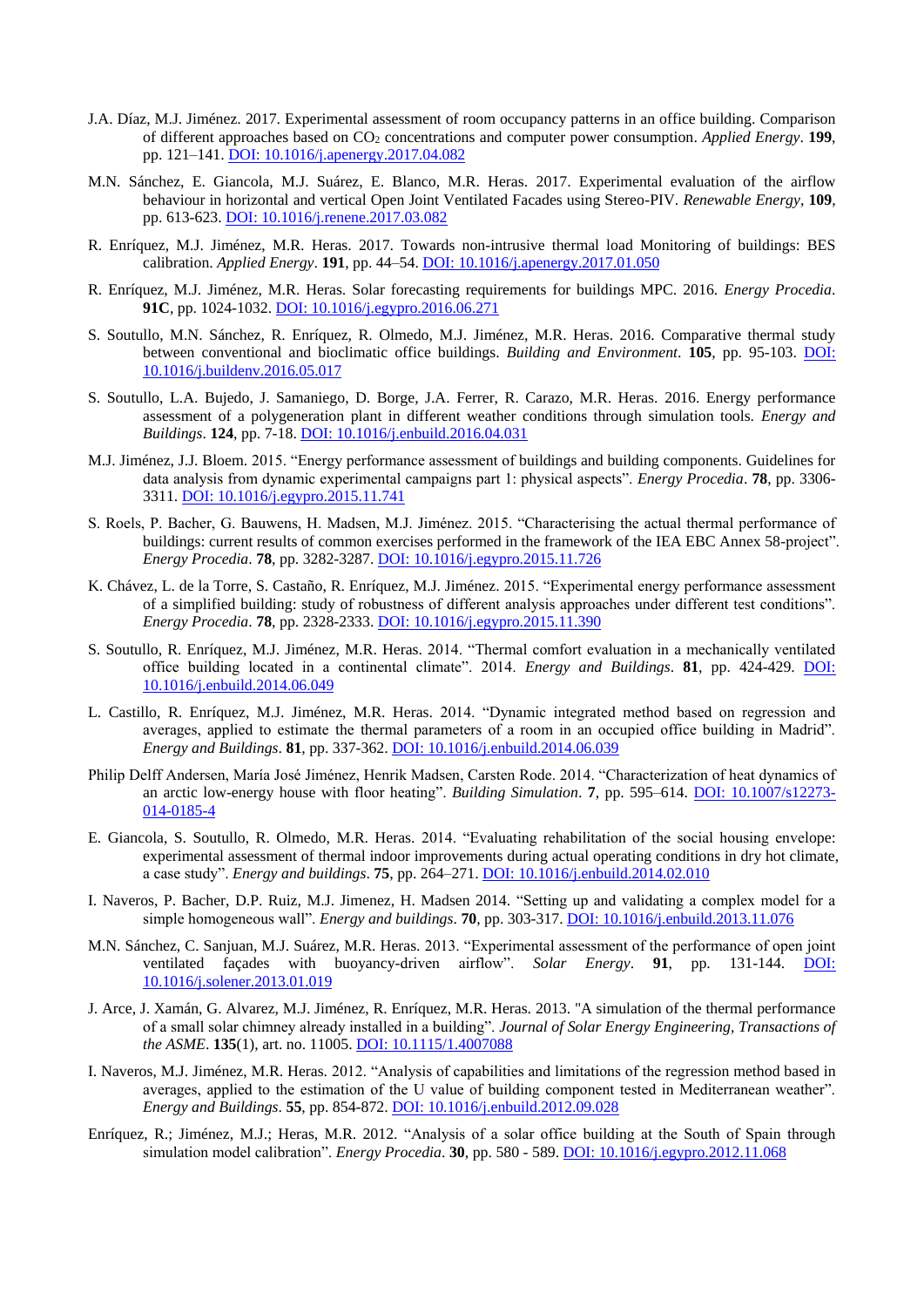- E. Giancola, C. Sanjuan, E. Blanco, M.R. Heras. 2012. "Experimental assessment and modelling of the performance of an open joint ventilated façade during actual operating conditions in Mediterranean climate". *Energy and Buildings*. **54**, pp. 363-375. [DOI: 10.1016/j.enbuild.2012.07.035](http://dx.doi.org/10.1016/j.enbuild.2012.07.035)
- R. Enríquez, L. Zarzalejo, M.J. Jiménez, M.R. Heras. 2012. "Ground reflectance estimation by means of horizontal and vertical radiation measurements". *Solar Energy*. **86**(11), pp. 3216-3226. [DOI: 10.1016/j.solener.2012.07.020](http://dx.doi.org/10.1016/j.solener.2012.07.020)
- Sanjuan C., Soutullo S., Heras M.R. 2012. "Energy performance evaluation of an evaporative wind tower". *Solar Energy*, **86**(5), pp. 1396–1410. [DOI: 10.1016/j.solener.2012.02.001](http://dx.doi.org/10.1016/j.solener.2012.02.001)
- C. Sanjuan, M.N. Sánchez, M.R. Heras, E. Blanco. 2011. "Experimental analysis of natural convection in open joint ventilated Facades With 2D PIV". *Building and Environment* **46**, pp. 2314-2325. [DOI:](http://dx.doi.org/10.1016/j.buildenv.2011.05.014)  [10.1016/j.buildenv.2011.05.014](http://dx.doi.org/10.1016/j.buildenv.2011.05.014)
- C. Sanjuan, M.J. Suárez, M. González, J. Pistono, E. Blanco. 2011. "Energy performance of an open-joint ventilated façade compared with a conventional sealed cavity façade". *Solar Energy*. **85**(9), pp. 1851-1863. [DOI:](http://dx.doi.org/10.1016/j.solener.2011.04.028)  [10.1016/j.solener.2011.04.028](http://dx.doi.org/10.1016/j.solener.2011.04.028)
- S. Soutullo, M.N. Sanchez, R. Olmedo, M.R. Heras. 2011. "Theoretical model to estimate the thermal performance of an evaporative wind tower placed in an open space". *Renewable Energy* **36**, pp. 3023-3030. [DOI:](http://dx.doi.org/10.1016/j.renene.2011.03.035)  [10.1016/j.renene.2011.03.035](http://dx.doi.org/10.1016/j.renene.2011.03.035)
- S. Soutullo, R. Olmedo, M.N. Sanchez, M.R. Heras. 2011. "Thermal conditioning for urban outdoor spaces through the use of evaporative wind towers". *Building and Environment*, **46(12)**. pp. 2520-2528. [DOI:](http://dx.doi.org/10.1016/j.buildenv.2011.06.003)  [10.1016/j.buildenv.2011.06.003](http://dx.doi.org/10.1016/j.buildenv.2011.06.003)
- Soutullo S., San Juan C., Heras M.R. 2011. Comparative study of internal storage and external storage absorption cooling systems. Renewable Energy, **36**(5), pp. 1645-1651. 2011. [DOI: 10.1016/j.renene.2010.11.017](http://dx.doi.org/10.1016/j.renene.2010.11.017)
- Sanjuan C., Soutullo S., Heras M.R. 2010. Optimization of a solar cooling system with interior energy storage. Solar Energy, **84**(7), pp. 1244-1254. [DOI: 10.1016/j.solener.2010.04.001](http://dx.doi.org/10.1016/j.solener.2010.04.001)
- J. Arce, M.J. Jiménez, J.D. Guzmán, M.R. Heras, G. Alvarez, J. Xaman. 2009. "Experimental study for natural ventilation on a solar Chimney". *Renewable Energy*. **34(12)**, pp. 2928-2934. [DOI:](http://dx.doi.org/10.1016/j.renene.2009.04.026)  [10.1016/j.renene.2009.04.026](http://dx.doi.org/10.1016/j.renene.2009.04.026)
- Friling N., Jiménez M.J., Bloem J.J., Madsen H., 2009. "Modelling the heat dynamics of building integrated and ventilated photovoltaic modules". *Energy and Buildings*. **41**(10), pp. 1051-1057. [DOI:](http://dx.doi.org/10.1016/j.enbuild.2009.05.018)  [10.1016/j.enbuild.2009.05.018](http://dx.doi.org/10.1016/j.enbuild.2009.05.018)
- M.J. Jiménez, B. Porcar, M.R. Heras. 2009. "Application of different dynamic analysis approaches to estimate the U value of building components". *Building and Environment*. **44**(2), pp. 361-367. [DOI:](http://dx.doi.org/10.1016/j.buildenv.2008.03.010)  [10.1016/j.buildenv.2008.03.010](http://dx.doi.org/10.1016/j.buildenv.2008.03.010)
- M.J. Jiménez, B. Porcar, M.R. Heras. 2008. "Estimation of UA and gA values of building components from outdoor tests in warm and moderate weather conditions". *Solar Energy*. **82**(7), pp. 573-587. [DOI:](http://dx.doi.org/doi:10.1016/j.solener.2008.02.013)  [10.1016/j.solener.2008.02.013](http://dx.doi.org/doi:10.1016/j.solener.2008.02.013)
- Jiménez M.J., Madsen H., Bloem H., Dammann B. 2008. "Estimation of Non-linear Continuous Time Models for the Heat Exchange Dynamics of Building Integrated Photovoltaic modules". *Energy and Buildings*. **40**(2), pp. 157- 167. [DOI: 10.1016/j.enbuild.2007.02.026](http://dx.doi.org/10.1016/j.enbuild.2007.02.026)
- Jiménez M.J., Madsen H., Andersen K. K. 2008. "Identification of the Main Thermal Characteristics of Building Components using MATLAB". Número especial sobre ensayos de cerramientos en condiciones reales. *Building and Environment*. **43**(2), pp. 170-180. [DOI: 10.1016/j.buildenv.2006.10.030](http://dx.doi.org/10.1016/j.buildenv.2006.10.030)
- Jiménez M.J., Madsen H. 2008. "Models for Describing the Thermal Characteristics of Building Components". Número especial sobre ensayos de cerramientos en condiciones reales. *Building and Environment*. **43**(2), pp. 152-162. [DOI: 10.1016/j.buildenv.2006.10.029](http://dx.doi.org/10.1016/j.buildenv.2006.10.029)
- J. Matí-Herrero y M.R. Heras-Celemín. 2007. "Dynamic physical model for a solar chimney". *Solar Energy*. **81**(5), pp. 614-622. [DOI: 10.1016/j.solener.2006.09.003](http://dx.doi.org/10.1016/j.solener.2006.09.003)
- Jiménez M.J.; Heras M.R. 2005. "Application of multi-output ARX models to estimate the U and g values of building components from outdoors testing". *Solar Energy*. **79**(3), pp. 302-310. [DOI: 10.1016/j.solener.2004.10.008](http://dx.doi.org/10.1016/j.solener.2004.10.008)
- Heras M.R., Jiménez M.J., San Isidro M.J., Zarzalejo L.F., Pérez M. 2005. "Energetic Analysis of a Passive Solar Design, Incorporated in a Courtyard after Refurbishment, Using an Innovative Cover Component Based in a Sawtooth Roof Concept". *Solar Energy*, **78**(1), pp. 85-96. [DOI: 10.1016/j.solener.2004.05.019](http://dx.doi.org/10.1016/j.solener.2004.05.019)